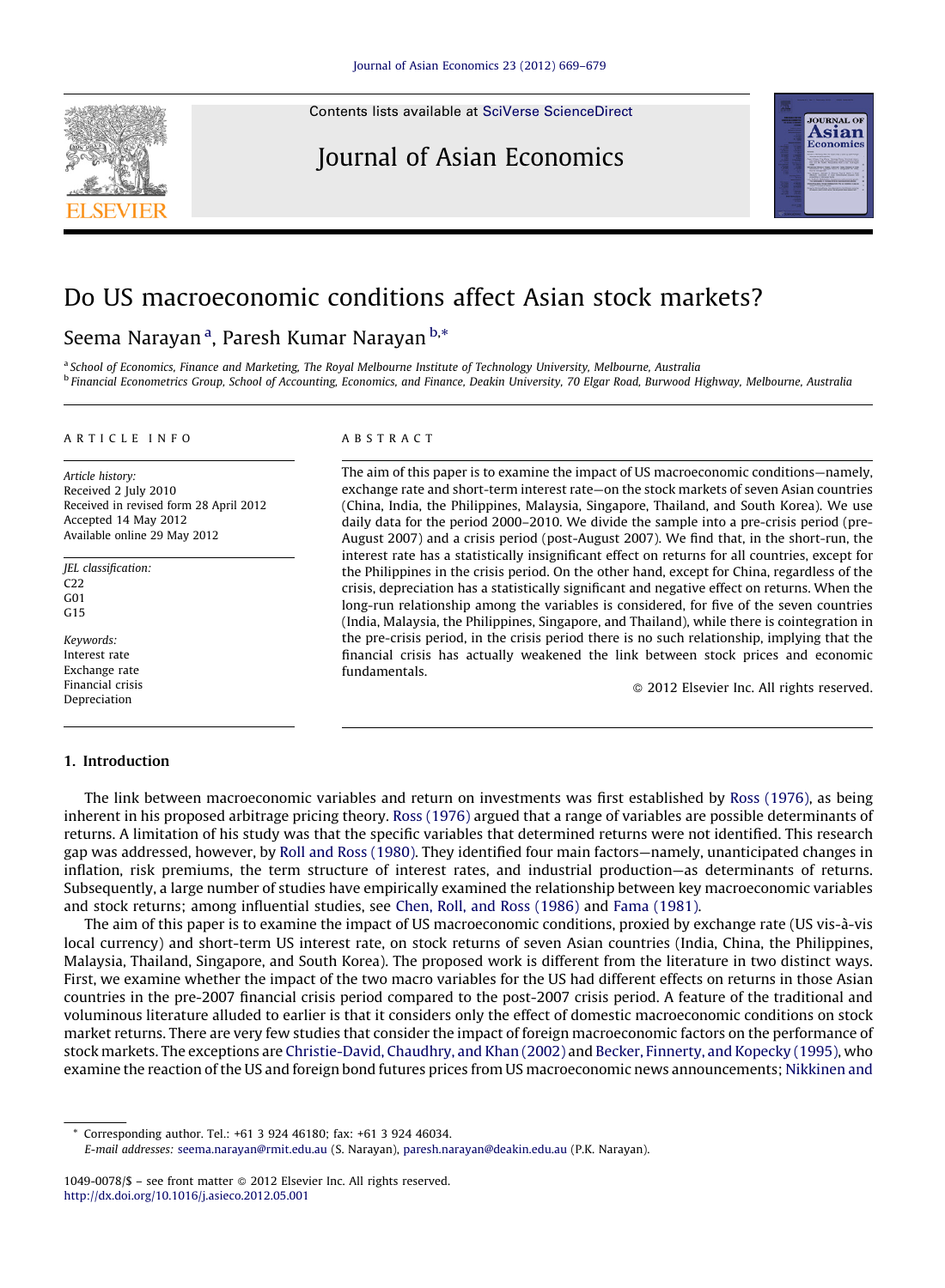[Sahlstrom](#page--1-0) (2004), who examine both domestic and worldwide (proxied by the US) macroeconomic news in stock valuations on European stock markets; Nasseh and [Strauss](#page--1-0) (2000), who use a variance decomposition analysis and report that German short-term interest rates impacted stock prices in European countries; and Arora and [Cerisola](#page--1-0) (2001), who examine the impact of the US monetary policy on country risk, proxied by the sovereign spreads, of emerging markets. They find that the level of the US interest rate has positive effects on sovereign risk.

Furthermore, some studies suggest that Asian markets are integrated with the US market. Chou, Ng, and Pi [\(1994\)](#page--1-0) found that the stock price indices of the US and those of the G5 countries were co-integrated and that this relationship became stronger over time, or with the increasing liberalisation and globalisation of capital markets. Similarly, Cheng and [Glascock](#page--1-0) [\(2006\)](#page--1-0) show that stock market integration between the US and three Asian countries—China, Hong Kong and Taiwan increased after the 1997 Asian financial crisis.<sup>1</sup> Integration of Asian markets with the US suggests that the US macroeconomic factors may be contributing to movements in Asian stock markets, or vice versa.

In addition, a sound argument in favour of modelling the influence of the US macroeconomic condition is provided by Nikkinen and [Sahlstrom](#page--1-0) (2004: pp. 201–202), who contend that firms operating in several markets are not only concerned about what is happening in one particular market, they are also interested in the economic conditions in the largest market because they have implications on their profitability and decision making. It is also convenient to examine the effects of the macroeconomic conditions in the US, as it is also an important trading partner of the Asian countries.

Second, the short sample period which is due to the fact that the financial crisis is only a few years old, means that unlike the extant literature we cannot use monthly data; rather, to have a reasonable sample period for estimation, we need to use daily data, which we do. Our approach of using daily data provides us an opportunity to examine the impact of US macro variables in the pre-crisis and crisis periods. One disadvantage, however, is that the use of daily data precludes us from using a wide range of macro variables as proposed by, for instance, Roll and Ross [\(1980\).](#page--1-0) This caveat is a result of the fact that daily data on unemployment, industrial production, and inflation do not exist. At the same time, it is also true that either due to econometric estimation constraints or data constraints we will never be able to capture all the determinants of returns. Nonetheless, we believe that these macroeconomic conditions are indirectly captured in the exchange rate and interest rate variables that we use. For instance, a stable and competitive exchange rate and interest rate tend to coincide with strong macroeconomic conditions in a country, including high growth of economic activity. As a result, we believe that our work, while by no means perfect from the point of view of model specification, sufficiently captures the domestic macroeconomic conditions.

We organise the balance of the paper as follows. In Section 2, we discuss the empirical model and the theoretical framework that motivates the empirical framework. In Section [3,](#page--1-0) we discuss the data and the findings. In the final section, we provide concluding remarks.

#### 2. Empirical model and theory

In this section, we discuss our proposed model and the theoretical framework that motivates the empirical analysis. As mentioned earlier, our focus in this paper is on the potential role of the US macro variables—namely, the exchange rate (US vis-à-vis China, India, Malaysia, Thailand, the Philippines, Singapore, and South Korea) and the US short-term interest rate on returns from seven Asian markets. Our choice of these seven countries is motivated by two things: first, the stock markets of these seven countries are relatively well developed compared to some Asian countries (Pakistan and Sri Lanka) that we do not consider. Second, consistent daily time series data were available for our choice of countries. Based on this, the functional form of the relationship between returns and the US macro variables takes the following form:

 $R = f(ER, IR)$  (1)

This functional form has the following regression specification:

$$
R_t = \alpha_0 + \alpha_1 \text{RER}_t + \alpha_2 \text{RIR}_t + \mu_t \tag{2}
$$

where R is the returns computed as log(Pt|Pt-1), Pt is the stock price in period t; RER is the return on the bilateral exchange rate—domestic currency per US dollar, calculated as log(ER $_{t}($ ER $_{t-1}$ ), such that an increase in the exchange rate represents a depreciation of the domestic currency; and RIR is the return on the short-term US interest rate proxied by the 3-month Treasury Bill rate, calculated as log(IR $_t$ /IR $_{t-1}$ ). Data is daily for the period 5 January 2000–25 January 2010. While using daily data allows for a sufficient number of observations, it also means that we cannot use some of the other variables that are determinants of returns. However, because the model incorporates the US short-term real interest rate and the bilateral exchange rate, the macroeconomic conditions are taken care of, at least indirectly.

<sup>1</sup> Chan et al. [\(1992\)](#page--1-0), on the other hand, show that stock markets in Hong Kong, Japan, Singapore, South Korea, and the US were not integrated, using weekly data from February 1983 to May 1987. This finding is consistent with Chou et al. [\(1994\)](#page--1-0). Furthermore, [Nishimura](#page--1-0) and Men (2010) use relatively more recent data for the period 5 January 2004–31 December 2007, and find that China's stock market has a significant influence on the G5 stock markets, but not vice versa. They attribute this to stronger economic development and strict capital regulations in China.